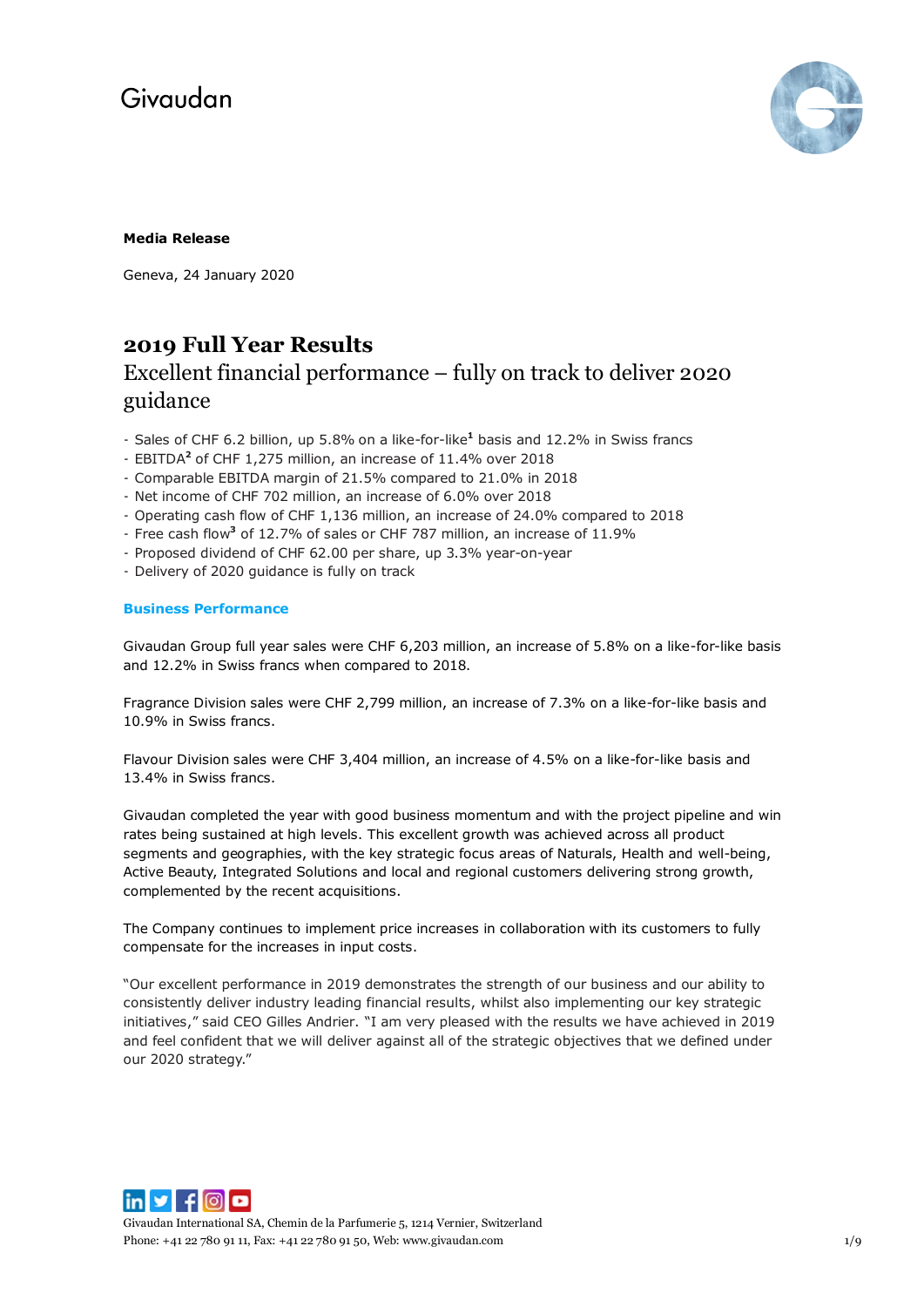

Geneva, 24 January 2020

### **Gross Margin**

The gross profit increased by 8.7% from CHF 2,329 million in 2018 to CHF 2,530 million in 2019. The company maintained a strong cost discipline and continued to generate productivity gains. The gross margin declined to 40.8% in 2019 compared to 42.1% in 2018. This was due to the dilution impact created by the pricing actions to compensate for higher input costs and by Naturex's current margin level which is lower than that of Givaudan.

## **Earnings Before Interest, Tax, Depreciation and Amortisation (EBITDA)**

The EBITDA increased by 11.4% to CHF 1,275 million in 2019 compared to CHF 1,145 million in 2018, whilst the EBITDA margin was 20.6% in 2019, almost flat versus 2018. On a comparable basis**<sup>4</sup>** , the EBITDA margin was 21.5% in 2019 compared to 21.0% in 2018.

In 2019 the Group incurred costs of CHF 31 million in relation to the implementation of the Givaudan Business Solutions organisation, compared with CHF 32 million in 2018.

|                                                         |       | 2019             |                |       | 2018      |                |
|---------------------------------------------------------|-------|------------------|----------------|-------|-----------|----------------|
|                                                         | Group | <b>Fragrance</b> | <b>Flavour</b> | Group | Fragrance | <b>Flavour</b> |
| <b>EBITDA as published<sup>a</sup></b>                  | 1,275 | 555              | 720            | 1,145 | 508       | 637            |
| <b>EBITDA as published in %</b>                         | 20.6  | 19.8             | 21.1           | 20.7  | 20.1      | 21.2           |
| Givaudan Business Solutions (GBS) costs                 | $-31$ | $-31$            |                | $-32$ | $-32$     |                |
| Acquisition and restructuring expenses <sup>b</sup>     | $-25$ | $-11$            | $-14$          | $-26$ | -3        | $-23$          |
| Sale of the Zurich Innovation Centre (ZIC) <sup>c</sup> |       |                  |                | 25    |           | 25             |
| Insurance proceeds <sup>d</sup>                         |       |                  |                | 20    | 20        |                |
| <b>Comparable EBITDA</b>                                | 1,331 | 597              | 734            | 1,158 | 523       | 635            |
| <b>Comparable EBITDA in %</b>                           | 21.5  | 21.3             | 21.6           | 21.0  | 20.7      | 21.2           |

**a.** The adoption of IFRS 16 Leases**<sup>5</sup>** resulted in an increase in EBITDA of CHF 34 million or 0.6% in 2019. The Group has not restated the comparable 2018 EBITDA figures, as permitted by IFRS 16.

- **b.** Acquisition and restructuring expenses incurred of CHF 25 million (2018: CHF 26 million) are largely related to the acquisitions that the Group has undertaken and the ongoing optimisation of the manufacturing footprint.
- **c.** In 2018, the Group completed an agreement to sell and leaseback the Zurich Innovation Centre (ZIC) for a total consideration of CHF 173 million, of which CHF 100 million was received in 2018, with the balance received in 2019. The gain on sale of CHF 25 million was net of applicable disposal costs and taxes.
- **d.** During 2018 the Group received insurance proceeds related to historical insurance claims in the United States.

## **Operating Income**

The operating income was CHF 920 million compared to CHF 883 million, an increase of 4.2% versus 2018. The operating margin was 14.8% in 2019 compared to 16.0% in 2018.

#### **Financial Performance**

Financing costs in 2019 were CHF 79 million versus CHF 55 million in 2018, largely related to the increase in the net debt of the Group in connection with the acquisitions that the Group has made. Other financial expense, net of income, was CHF 33 million in 2019 compared with CHF 56 million in 2018. As a reminder, in 2018 the Group incurred increased foreign exchange losses in markets where currencies could not be hedged.

The income tax expense as a percentage of income before taxes was 13%, compared to 14% in 2018.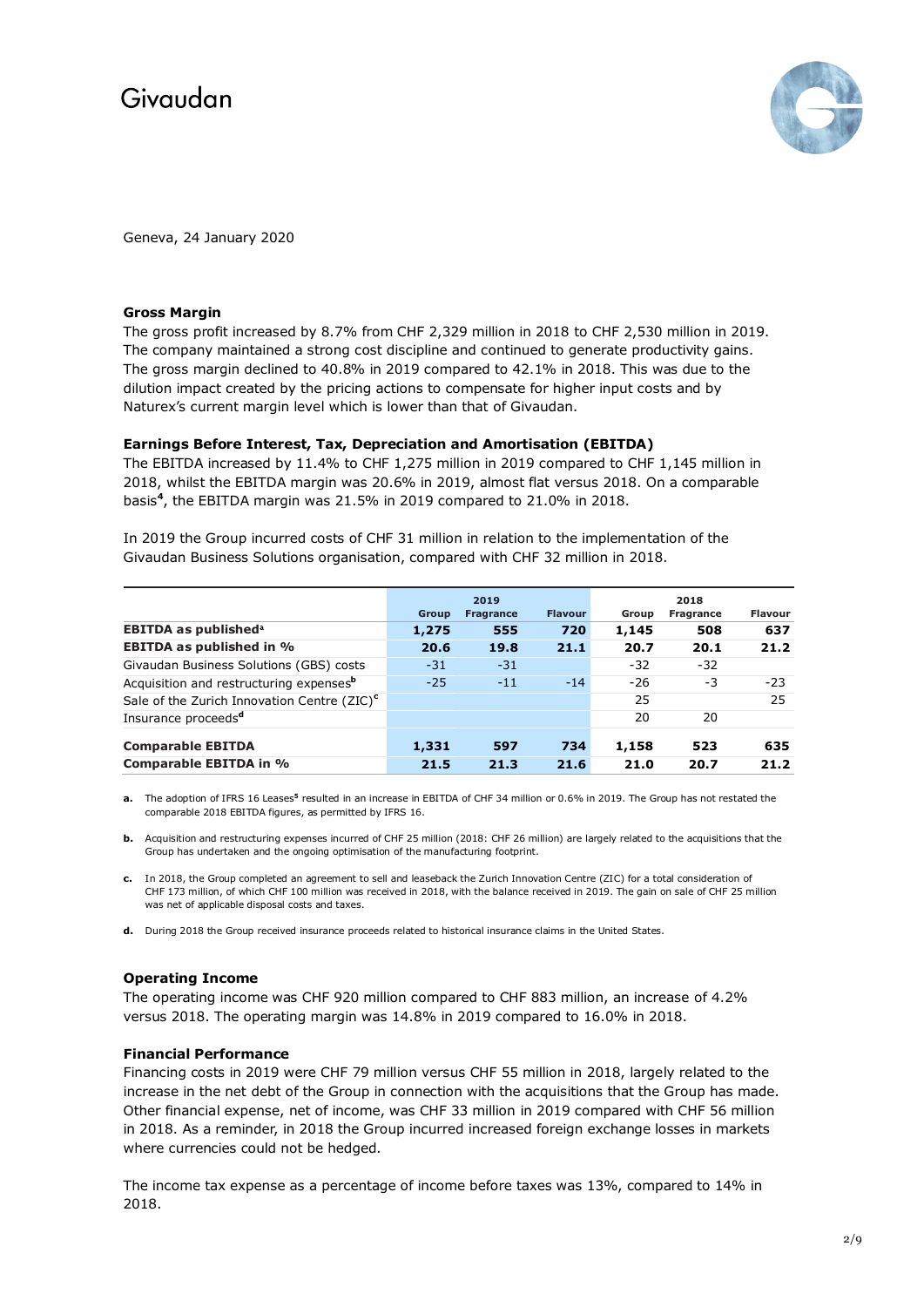

Geneva, 24 January 2020

## **Net Income**

The net income was CHF 702 million in 2019 compared to CHF 663 million in 2018, an increase of 6.0%. This results in a net profit margin of 11.3%, versus 12.0% in 2018. Basic earnings per share were CHF 76.17 compared to CHF 71.92 for the same period in 2018.

## **Cash Flow**

Givaudan delivered an operating cash flow of CHF 1,136 million in 2019, compared to CHF 916 million in 2018, an increase of 24.0%.

Working capital as a percentage of sales improved to 24.0% of sales compared to 26.3% in 2018.

Total net investments in property, plant and equipment were CHF 201 million, compared to CHF 129 million in 2018. During 2019, the Group continued its investment programme to expand its capabilities in high growth markets. In 2018, the Group completed an agreement to sell and leaseback the Zurich Innovation Centre (ZIC) for a total consideration of CHF 173 million, of which CHF 100 million was received in 2018, with the balance of CHF 73 million received in 2019.

Intangible asset additions were CHF 45 million in 2019, compared to CHF 55 million in 2018 as the Company continued to invest in its IT platform capabilities, including those to support the implementation of the Givaudan Business Solutions organisation.

Total net investments in tangible and intangible assets were 4.0% of sales in 2019, compared to 3.3% in 2018. Excluding the impact of the ZIC transaction, total net investments in tangible and intangible assets would have been 5.1% of sales, compared to 4.2% in 2018.

Operating cash flow after net investments was CHF 890 million in 2019, versus the CHF 732 million recorded in 2018. Free cash flow, defined as operating cash flow after investments and interest paid, was CHF 787 million in 2019, versus CHF 703 million for the comparable period in 2018. As a percentage of sales, free cash flow in 2019 was 12.7%, compared to 12.7% in 2018.

#### **Financial Position**

Givaudan's financial position remained solid at the end of the year. Net debt at December 2019 was CHF 3,679 million, compared to CHF 2,847 million at December 2018, with the increase driven by the adoption of IFRS 16, as well as the acquisitions made by the Group. At the end of December 2019 the leverage ratio**<sup>6</sup>** was 47%, compared to 41% at the end of 2018.

#### **Givaudan Business Solutions**

The Company is now in the final phase of the implementation of Givaudan Business Solutions (GBS), a global organisation providing best-in-class processes and services.

The progressive implementation of GBS is fully in line with the plan and the new organisation continues to deliver the foreseen financial benefits. Givaudan Business Solutions has already expanded its scope of activities into additional business areas and has started to provide services and solutions to some of the acquired companies.

In 2019 the Group incurred costs of CHF 31 million in relation to the implementation of the Givaudan Business Solutions organisation, compared with CHF 32 million in 2018.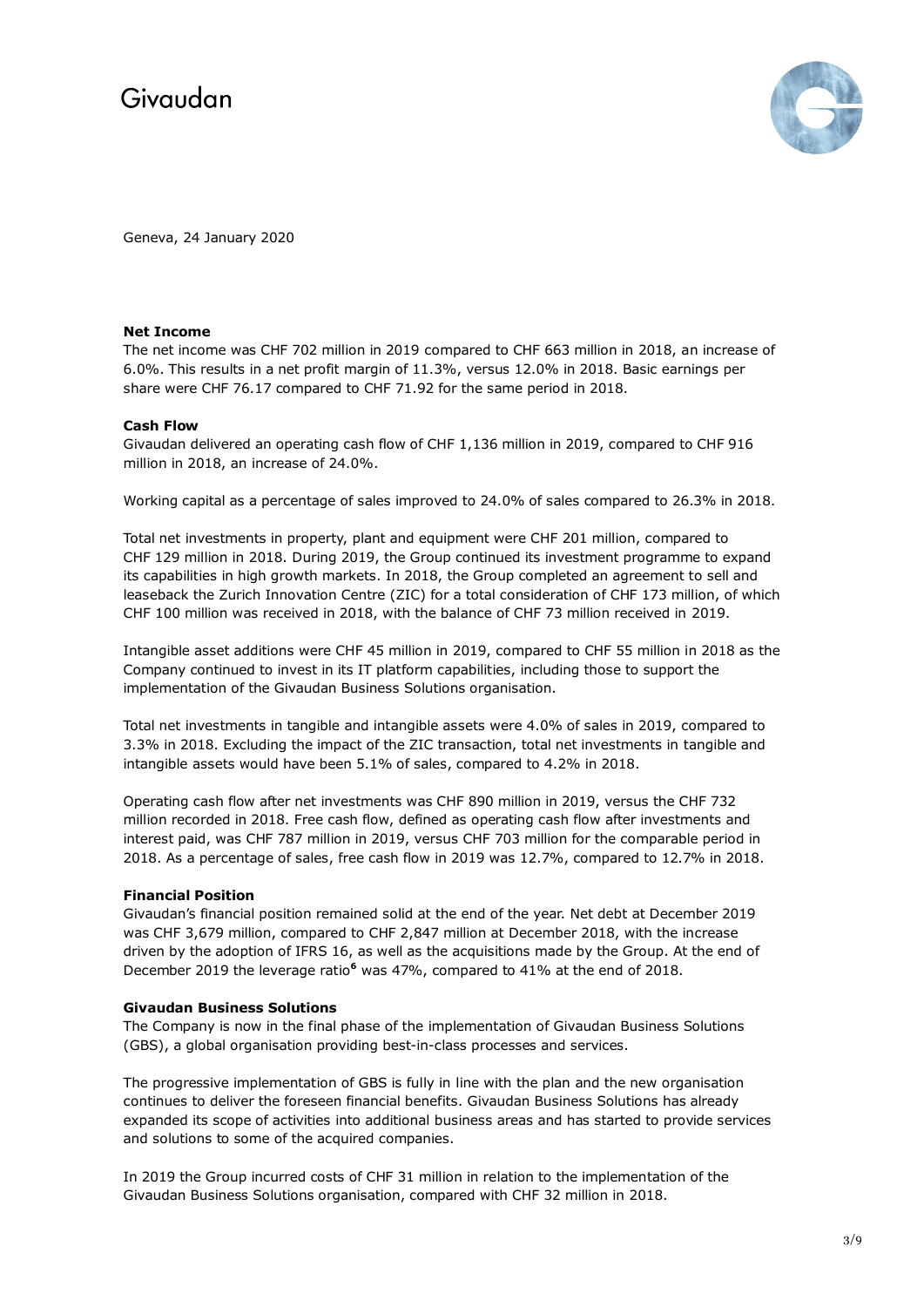

Geneva, 24 January 2020

### **Ungerer**

On 8 November 2019 Givaudan announced that it had reached an agreement to acquire Ungerer and Company, the US based Flavour, Fragrance and Specialty Ingredients Company.

The preparations for the completion of the transaction are proceeding as planned and the transaction is expected to close in Q1 2020.

## **Dividend Proposal**

At the Annual General Meeting on 25 March 2020, Givaudan's Board of Directors will propose a cash dividend of CHF 62.00 per share for the financial year 2019, an increase of 3.3% versus 2018. This is the nineteenth consecutive dividend increase following Givaudan's listing at the Swiss stock exchange in 2000.

## **2020 Guidance – Responsible growth. Shared success.**

The Company's 2020 ambition is to create further value through profitable, responsible growth. As the Group enters the final year of this strategic planning cycle, Givaudan's 2020 ambition is built on the three strategic pillars of 'Growing with our customers', 'Delivering with excellence', and 'Partnering for shared success'.

As part of the Company's 2020 strategy, Givaudan also seeks to create value through targeted acquisitions, which complement existing capabilities in providing winning solutions for its customers. Since 2014, Givaudan has announced fifteen acquisitions, which are fully in line with the growth pillars of that strategy.

Ambitious financial targets are a fundamental part of Givaudan's strategy. Givaudan aims to outpace the market with 4-5% sales growth and a free cash flow of 12-17% of sales, both measured as an average over the five-year period of our strategy cycle. It is Givaudan's intention to maintain its current dividend practice as part of this ambition.

#### **Givaudan's Purpose**

The Company's purpose, 'Creating for happier, healthier lives with love for nature. Let's imagine together', is at the heart of its strategy. Under the purpose, Givaudan has defined bold and ambitious goals in four domains, namely creations, nature, people and communities. These ambitions include doubling its business through creations that contribute to happier, healthier lives by 2030, becoming climate positive before 2050, becoming a leading employer for inclusion before 2025 and sourcing all materials and services in a way that protects the environment and people by 2030.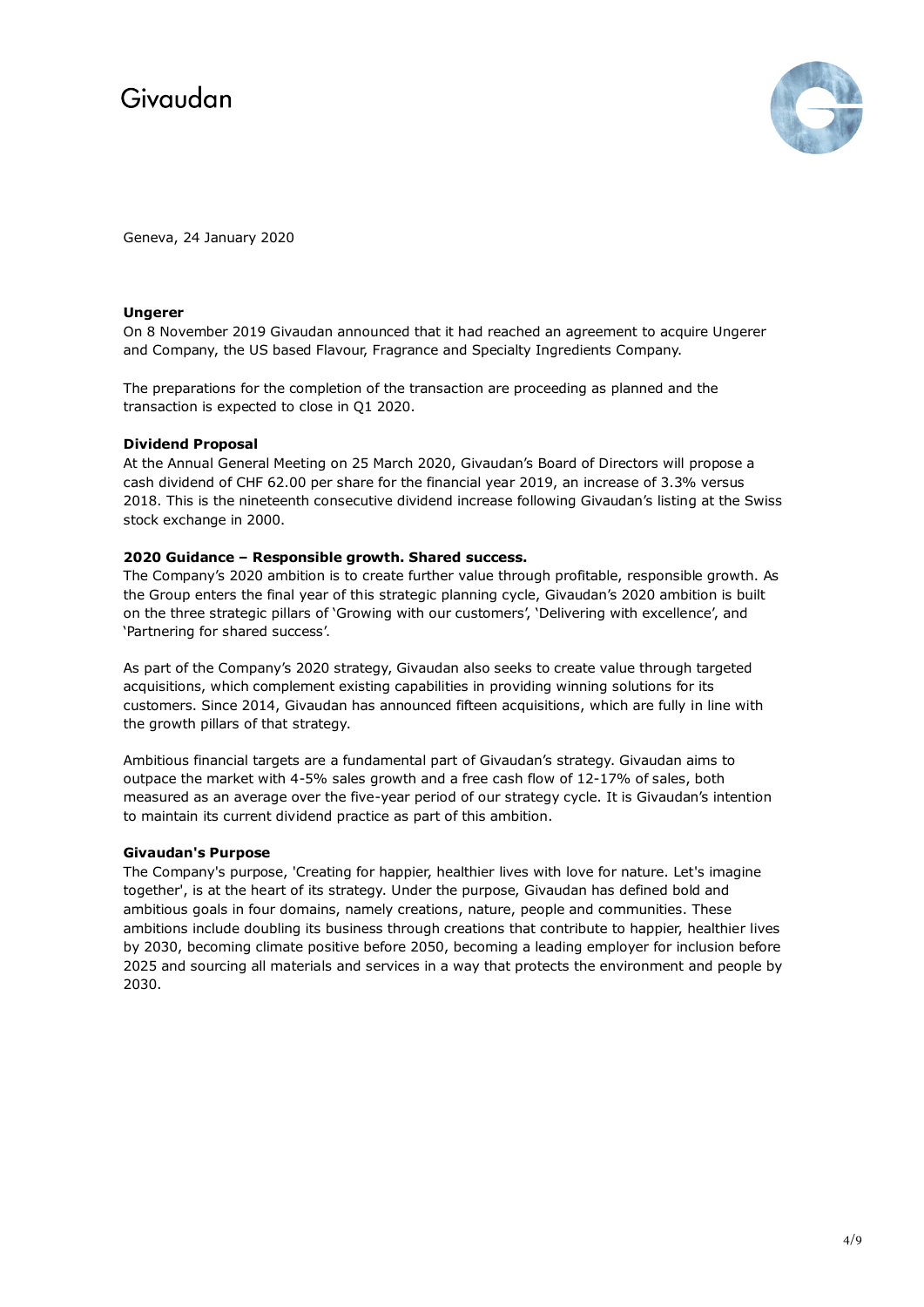

Geneva, 24 January 2020

## **Key Figures**

| For the twelve months ended 31 December, in million CHF<br>except per share data |       |       |
|----------------------------------------------------------------------------------|-------|-------|
|                                                                                  | 2019  | 2018  |
| <b>Group Sales</b>                                                               | 6,203 | 5,527 |
| Fragrance sales                                                                  | 2,799 | 2,525 |
| Flavour sales                                                                    | 3,404 | 3,002 |
| <b>Gross profit</b>                                                              | 2,530 | 2,329 |
| as % of sales                                                                    | 40.8% | 42.1% |
| EBITDA <sup>2</sup>                                                              | 1,275 | 1,145 |
| as % of sales                                                                    | 20.6% | 20.7% |
| <b>Operating income</b>                                                          | 920   | 883   |
| as % of sales                                                                    | 14.8% | 16.0% |
| Income attributable to equity holders of the parent                              | 702   | 663   |
| as % of sales                                                                    | 11.3% | 12.0% |
| Earnings per share - basic (CHF)                                                 | 76.17 | 71.92 |
| <b>Operating cash flow</b>                                                       | 1,136 | 916   |
| as % of sales                                                                    | 18.3% | 16.6% |
| Free cash flow                                                                   | 787   | 703   |
| as % of sales                                                                    | 12.7% | 12.7% |
|                                                                                  |       |       |

## **Sales performance – January to December**

|                                | 2018                        |                                           | 2019                                       | Change %                       |                                           |                     | 2019                        | Change<br>$\frac{1}{2}$ |
|--------------------------------|-----------------------------|-------------------------------------------|--------------------------------------------|--------------------------------|-------------------------------------------|---------------------|-----------------------------|-------------------------|
| in millions of<br>Swiss francs | <b>Sales</b><br>as reported | Like-for-like<br>development <sup>1</sup> | <b>Sales</b><br>like-for-like <sup>1</sup> | on like-for-<br>like basis $1$ | <b>Acquisition</b><br>impact <sup>a</sup> | Currency<br>effects | <b>Sales</b><br>as reported | in Swiss<br>francs      |
| Group                          | 5,527                       | 319                                       | 5,846                                      | 5.8%                           | 435                                       | $-78$               | 6,203                       | 12.2%                   |
| - Fragrance                    | 2,525                       | 185                                       | 2,710                                      | 7.3%                           | 127                                       | $-38$               | 2,799                       | 10.9%                   |
| - Flavour                      | 3,002                       | 134                                       | 3,136                                      | 4.5%                           | 308                                       | -40                 | 3,404                       | 13.4%                   |

**a. Acquisition impact** 

in millions of Swiss francs

| <b>Acquired company</b> | Sales included<br>from | Group          | <b>Fragrance</b> | Flavour |
|-------------------------|------------------------|----------------|------------------|---------|
| Centroflora             | May 2018               | 5              |                  | 5       |
| Expressions Parfumées   | June 2018              | 39             | 39               |         |
| <b>Naturex</b>          | September 2018         | 306            | 7                | 299     |
| Albert Vieille          | May 2019               | 15             | 15               |         |
| Golden Frog             | September 2019         | $\overline{4}$ |                  | 4       |
| Drom                    | September 2019         | 44             | 44               |         |
| Fragrance Oils          | September 2019         | 22             | 22               |         |
| <b>Total</b>            |                        | 435            | 127              | 308     |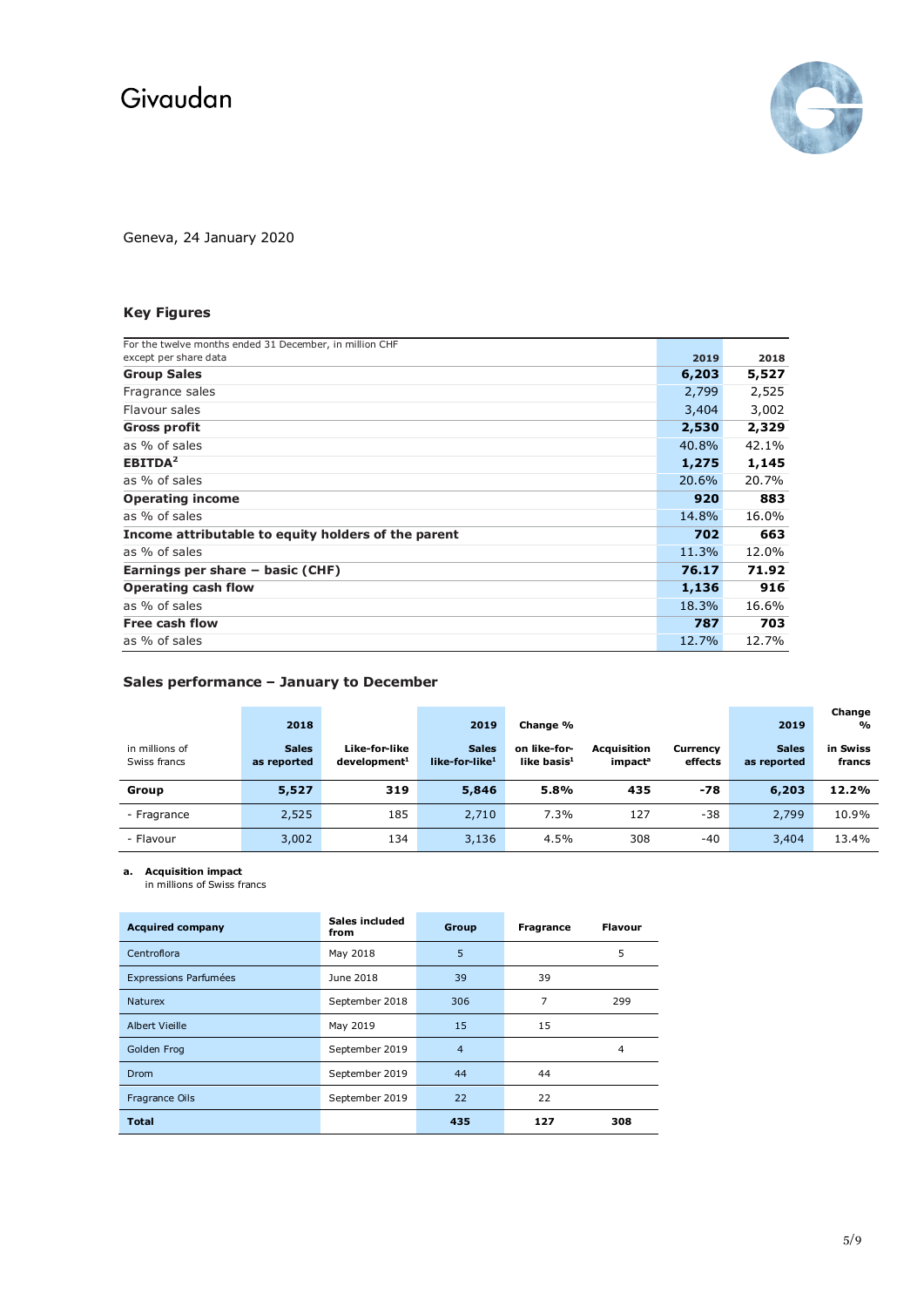

Geneva, 24 January 2020

## **Sales performance – October to December**

| in millions of<br>Swiss francs | 2018<br><b>Sales</b><br>as reported | Like-for-like<br>development <sup>1</sup> | 2019<br><b>Sales</b><br>like-for-like <sup>1</sup> | Change %<br>on like-for-<br>like basis $1$ | <b>Acquisition</b><br>impact | Currency<br>effects | 2019<br><b>Sales</b><br>as reported | Change<br>$\frac{1}{2}$<br>in Swiss<br>francs |
|--------------------------------|-------------------------------------|-------------------------------------------|----------------------------------------------------|--------------------------------------------|------------------------------|---------------------|-------------------------------------|-----------------------------------------------|
| Group                          | 1,454                               | 58                                        | 1,512                                              | 4.0%                                       | 55                           | -28                 | 1,539                               | 5.9%                                          |
| - Fragrance                    | 646                                 | 25                                        | 671                                                | 3.8%                                       | 52                           | $-13$               | 710                                 | 10.0%                                         |
| - Flavour                      | 808                                 | 33                                        | 841                                                | 4.1%                                       |                              | $-15$               | 829                                 | 2.6%                                          |

#### **Sales evolution by market – January to December**

|                                | 2018                        |                                           | 2019                                       | Change %                       |                              |                     | 2019                        | Change<br>$\mathbf{O}_0$ |
|--------------------------------|-----------------------------|-------------------------------------------|--------------------------------------------|--------------------------------|------------------------------|---------------------|-----------------------------|--------------------------|
| in millions of<br>Swiss francs | <b>Sales</b><br>as reported | Like-for-like<br>development <sup>1</sup> | <b>Sales</b><br>like-for-like <sup>1</sup> | on like-for-<br>like basis $1$ | <b>Acquisition</b><br>impact | Currency<br>effects | <b>Sales</b><br>as reported | in Swiss<br>francs       |
| Mature markets                 | 3,176                       | 78                                        | 3,254                                      | 2.4%                           | 307                          | $-17$               | 3,544                       | 11.6%                    |
| High growth<br>markets         | 2,351                       | 241                                       | 2,592                                      | 10.2%                          | 128                          | -61                 | 2,659                       | 13.1%                    |

## **Fragrance Division**

Fragrance Division sales were CHF 2,799 million, an increase of 7.3% on a like-for-like basis and 10.9% in Swiss francs. Sales growth was driven both by the strong performance of new wins, as well as the price increases to recover the impact of higher input costs.

Total sales for Fragrance Compounds (Fine Fragrances and Consumer Products combined) increased by 7.2% on a like-for-like basis. In Swiss francs, sales of compounds increased to CHF 2,427 million from CHF 2,199 million in 2018.

Fine Fragrances sales grew by 5.0% on a like-for-like basis against a strong prior year comparable of 10.7% in 2018, with growth recorded in both mature and high growth markets*.*

Consumer Products sales increased by 7.8% on a like-for-like basis, with growth across all customer groups and markets, with particularly strong performance in North and Latin America.

Sales of Fragrance Ingredients and Active Beauty increased by 8.1% on a like-for-like basis, with double-digit growth in Active Beauty and good sales momentum in Fragrance Ingredients.

The EBITDA of the Fragrance Division was CHF 555 million in 2019 compared to CHF 508 million in 2018, an increase of 9.4%. The key drivers of this increase were the strong sales growth and the contribution from the acquired companies. The EBITDA margin was 19.8% in 2019 compared to 20.1% in 2018. On a comparable basis the EBITDA margin of the Fragrance Division improved to 21.3% in 2019 compared to 20.7% in 2018.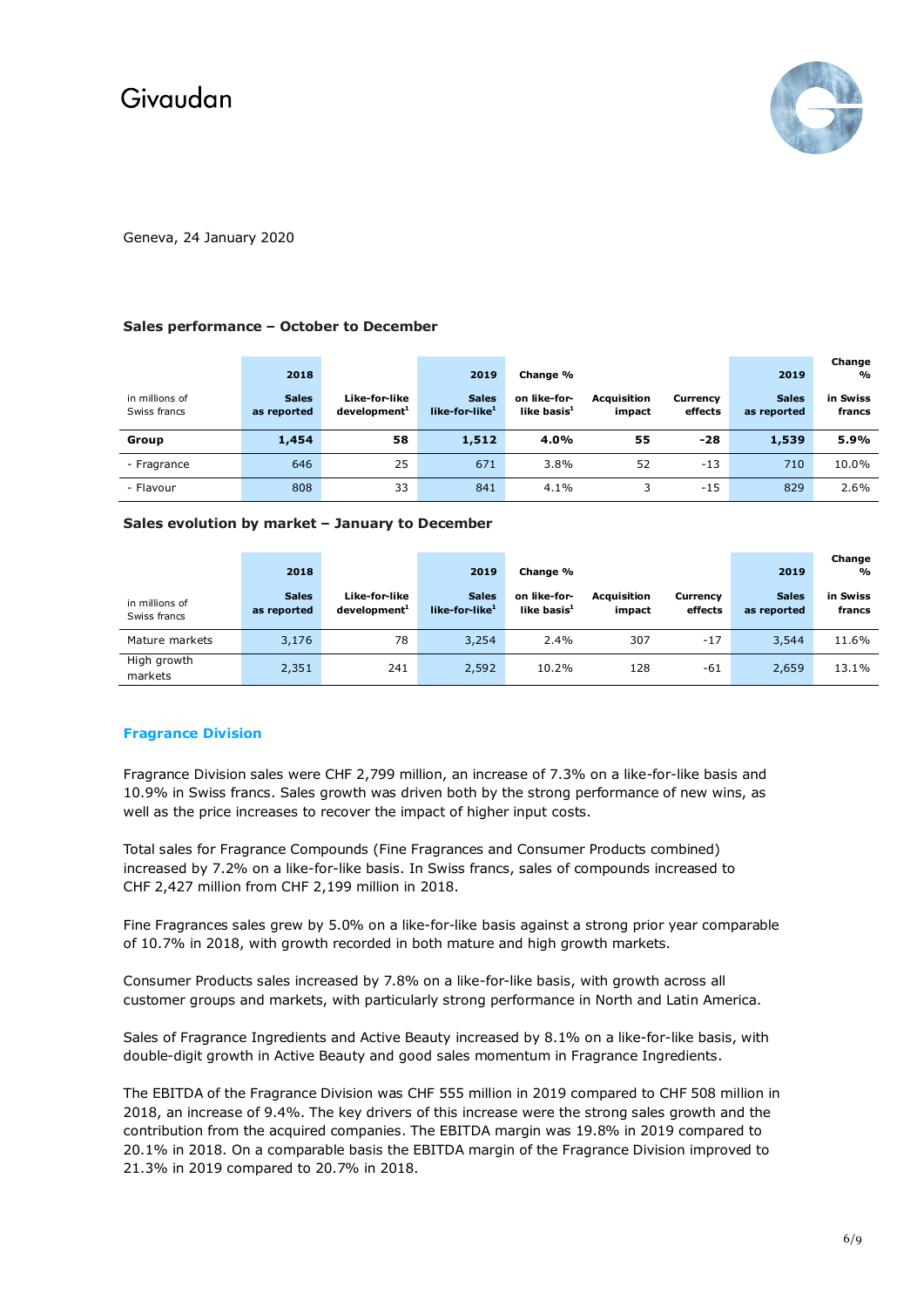

Geneva, 24 January 2020

In 2019 the division incurred costs associated with the GBS project of CHF 31 million, compared to CHF 32 million in 2018.

The operating income was CHF 433 million in 2019, versus CHF 413 million for the same period in 2018. The operating margin was 15.5% in 2019 compared to 16.4% in 2018.

## **Fine Fragrances**

Fine Fragrances sales increased by 5.0% on a like-for-like basis against a strong 2018 comparable, with growth recorded in both mature and high growth markets. These results were driven by a high level of new business wins across all customer groups and strong market performance of recent launches.

In the mature markets, sales performance in Western Europe was driven by a strong inflow of new business while North America sustained a positive momentum with the good performance of existing business at key customers. High growth market sales were driven by high single-digit performance in the Middle East and renewed growth in Latin America in the second half of the year.

This growth was also supported by an excellent awards season in Latin America, the USA and Europe with many of our perfumers receiving recognition for their contribution to create products that consumers love.

## **Consumer Products**

Consumer Products sales increased by 7.8% on a like-for-like basis with growth across all customer groups and markets.

On a regional basis, Latin America reported double-digit growth with all customer groups and product segments contributing to the strong growth. Asia delivered mid-single-digit growth versus a strong prior year comparable, driven by all customer groups and across all sub-regions. In Europe, Africa and Middle East, the solid sales increase was driven by all customer groups with local and regional customers recording double-digit growth. Sales in North America grew doubledigit driven by the high sales increase with international customers.

On a product segment basis, all segments contributed to the sales growth, notably double-digit growth of Home care and solid performance in Fabric care and Personal care.

## **Fragrance Ingredients and Active Beauty**

Sales of Fragrance Ingredients and Active Beauty increased by 8.1% on a like-for-like basis. Active Beauty delivered double-digit sales growth driven by all customer groups and the strong performance of active ingredients. Fragrance Ingredients experienced good growth in 2019, against a weaker comparable in 2018.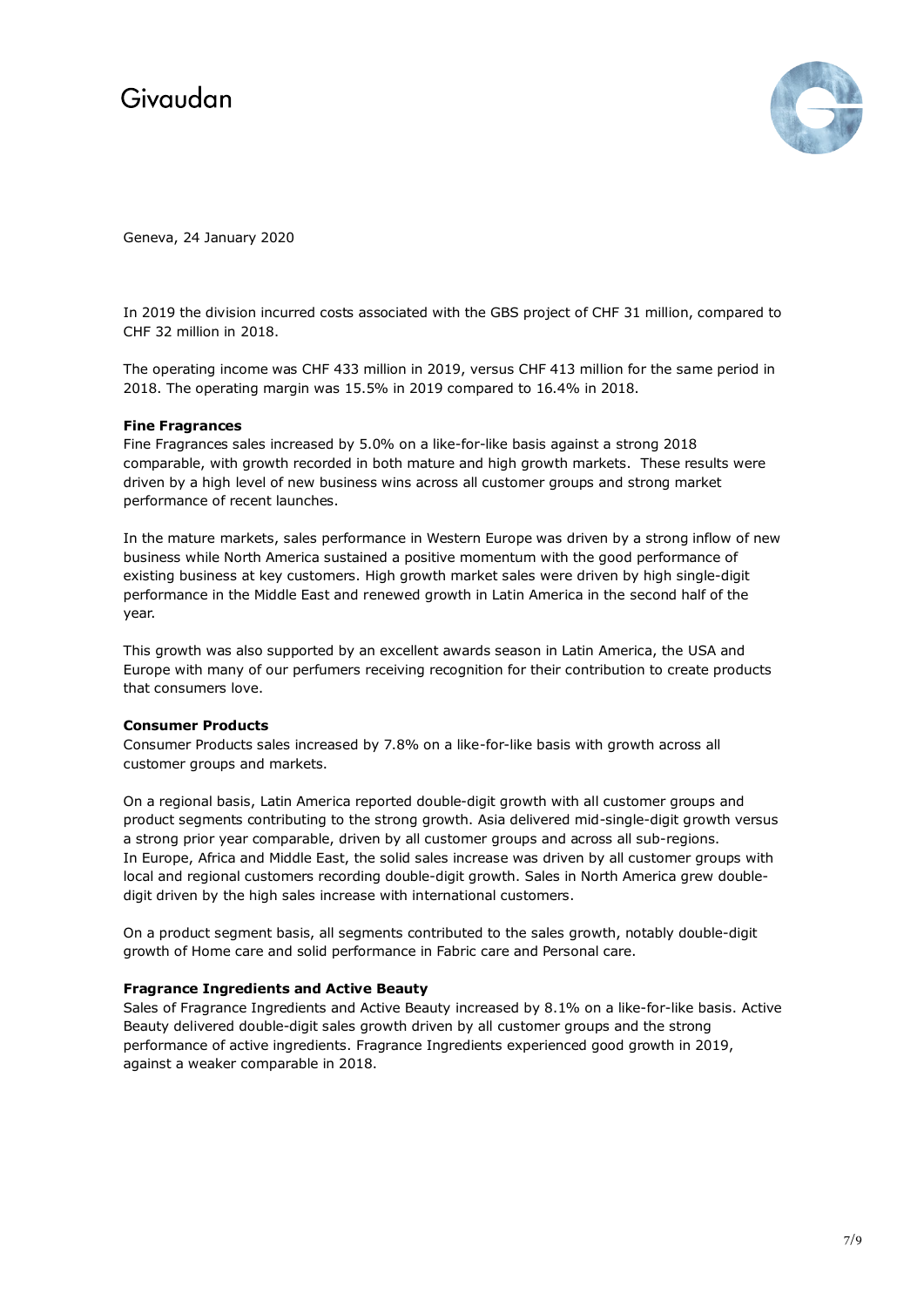

Geneva, 24 January 2020

## **Flavour Division**

Flavour Division sales were CHF 3,404 million, an increase of 4.5% on a like-for-like basis and 13.4% in Swiss francs.

The sales performance was driven by new wins and strong business momentum across all regions, mainly coming from local and regional customers. The key strategic focus areas of the 2020 strategy, namely Health and well-Being and Naturals grew at double-digit and single-digit levels respectively. From a segment perspective, Beverages, Savoury, Snacks and Sweet Goods were the main contributors to the division growth.

The EBITDA increased to CHF 720 million from CHF 637 million in 2018, an increase of 12.9%, with the realisation of synergies resulting from the integration of acquired companies, as well as continuing productivity gains and cost discipline contributing to the increase. The EBITDA margin was 21.1% in 2019, down from 21.2% in 2018, largely due to the impact of the lower margin on the acquired Naturex business. On a comparable basis the EBITDA margin of the Flavour Division was 21.6% in 2019 compared to 21.2% in 2018.

The operating income increased to CHF 487 million in 2019 from CHF 470 million in 2018, an increase of 3.6%. The operating margin was 14.3% in 2019 compared to 15.7% in 2018.

#### **Asia Pacific**

Sales in Asia Pacific grew by 6.4% on a like-for-like basis. In the high growth markets, Indonesia, Malaysia, Philippines, Thailand and Vietnam delivered double-digit performance, whilst China and India delivered a strong single-digit increase. In the mature markets, growth was driven by good performance in Japan and Korea.

The growth was achieved across all customer groups in the region, whilst from a segment perspective, Beverages, Savoury and Sweet Goods all contributed significantly to the growth.

#### **Europe, Africa and Middle East**

Sales in Europe, Africa and Middle East increased by 4.4% on a like-for-like basis. The high growth markets of Africa and the Middle East achieved double-digit growth driven by strong performance in Egypt, South Africa, Nigeria and Morocco. Central and Eastern Europe achieved single-digit growth led by Poland, Russia and Austria which was partially offset by the challenging market environment in Turkey.

In the mature markets of Western Europe, high single-digit growth was achieved in the Benelux, Italy and Spain. Within the segments there was good growth in Beverages, Savoury, Snacks and Sweet Goods.

### **North America**

On a like-for-like basis, sales in North America declined 1.6% despite the good performance of local and regional customers. The performance was a result of new wins and the growth of existing business in Savoury, Snacks, Beverages and Sweet Goods, offset by weaker performance in Dairy.